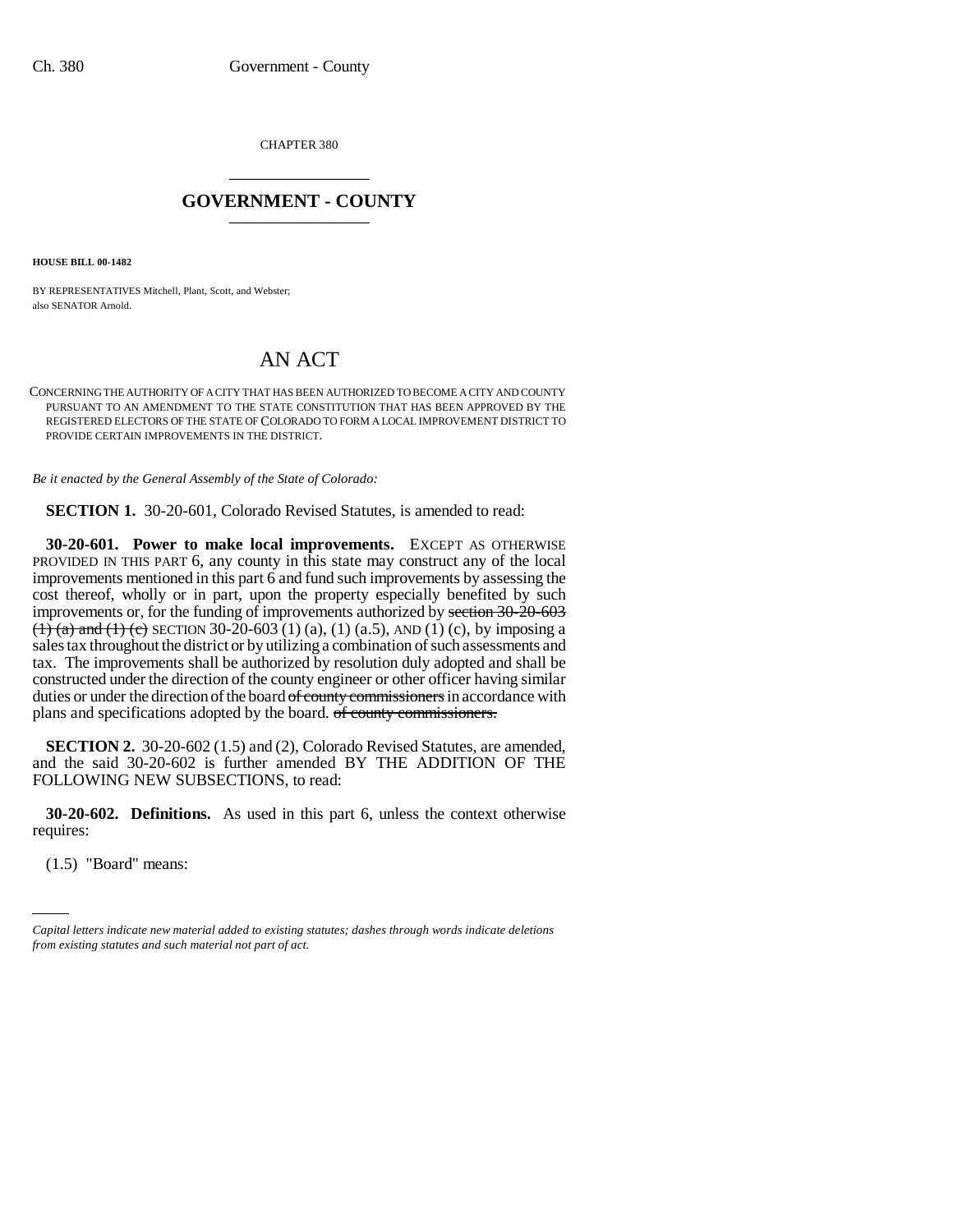(a) The board of county commissioners OF A COUNTY OR CITY AND COUNTY; OR

(b) (I) THE GOVERNING BODY OF A CITY THAT HAS BEEN AUTHORIZED TO BECOME A CITY AND COUNTY PURSUANT TO AN AMENDMENT TO THE STATE CONSTITUTION THAT HAS BEEN APPROVED BY THE REGISTERED ELECTORS OF THE STATE OF COLORADO.

(II) THIS PARAGRAPH (b) IS REPEALED, EFFECTIVE DECEMBER 31, 2002.

(1.7) (a) "COUNTY" MEANS ANY COUNTY OR CITY AND COUNTY IN THE STATE AND INCLUDES ANY CITY THAT HAS BEEN AUTHORIZED TO BECOME A CITY AND COUNTY PURSUANT TO AN AMENDMENT TO THE STATE CONSTITUTION THAT HAS BEEN APPROVED BY THE REGISTERED ELECTORS OF THE STATE OF COLORADO.

(b) THIS SUBSECTION (1.7) IS REPEALED, EFFECTIVE DECEMBER 31, 2002.

(1.8) (a) "COUNTY ASSESSOR", "COUNTY CLERK AND RECORDER", "COUNTY ENGINEER", OR "COUNTY TREASURER" SHALL INCLUDE ANY OFFICER OF A CITY THAT HAS BEEN AUTHORIZED TO BECOME A CITY AND COUNTY PURSUANT TO AN AMENDMENT TO THE STATE CONSTITUTION THAT HAS BEEN APPROVED BY THE REGISTERED ELECTORS OF THE STATE OF COLORADO WHO HAS DUTIES CORRESPONDING TO THE DUTIES OF A COUNTY ASSESSOR, A COUNTY CLERK AND RECORDER, A COUNTY ENGINEER, OR A COUNTY TREASURER.

(b) THIS SUBSECTION (1.8) IS REPEALED, EFFECTIVE DECEMBER 31, 2002.

(2) "District" means the geographical division of the county within which any local improvements are made or proposed, when so declared by resolution of the board. Except for a district IN THE UNINCORPORATED AREA OF A COUNTY in which a sales tax is levied pursuant to section 30-20-604.5, there may be noncontiguous parts or sections of a county included in one district, but no district shall include territory which THAT is included in an undissolved district which THAT was formed for the same type of improvement. Notwithstanding any other provision of this part 6 AND EXCEPT IN THE CASE OF A DISTRICT FORMED PRIOR TO DECEMBER 31, 2002, BY A CITY THAT HAS BEEN AUTHORIZED TO BECOME A CITY AND COUNTY PURSUANT TO AN AMENDMENT TO THE STATE CONSTITUTION THAT HAS BEEN APPROVED BY THE REGISTERED ELECTORS OF THE STATE OF COLORADO, no district in which a sales tax is levied pursuant to section 30-20-604.5 shall be formed which THAT includes territory within a municipality, and any such district shall be as compact as possible. No district which THAT crosses county boundaries may be formed by intergovernmental agreement or otherwise.

**SECTION 3.** 30-20-603 (1) (c) and (3) (a), Colorado Revised Statutes, are amended, and the said 30-20-603 (1) is further amended BY THE ADDITION OF A NEW PARAGRAPH, to read:

**30-20-603. Improvements authorized - how instituted - conditions.** (1) (a.5) IN A DISTRICT FORMED PRIOR TO DECEMBER 31, 2002, BY A CITY THAT HAS BEEN AUTHORIZED TO BECOME A CITY AND COUNTY PURSUANT TO AN AMENDMENT TO THE STATE CONSTITUTION THAT HAS BEEN APPROVED BY THE REGISTERED ELECTORS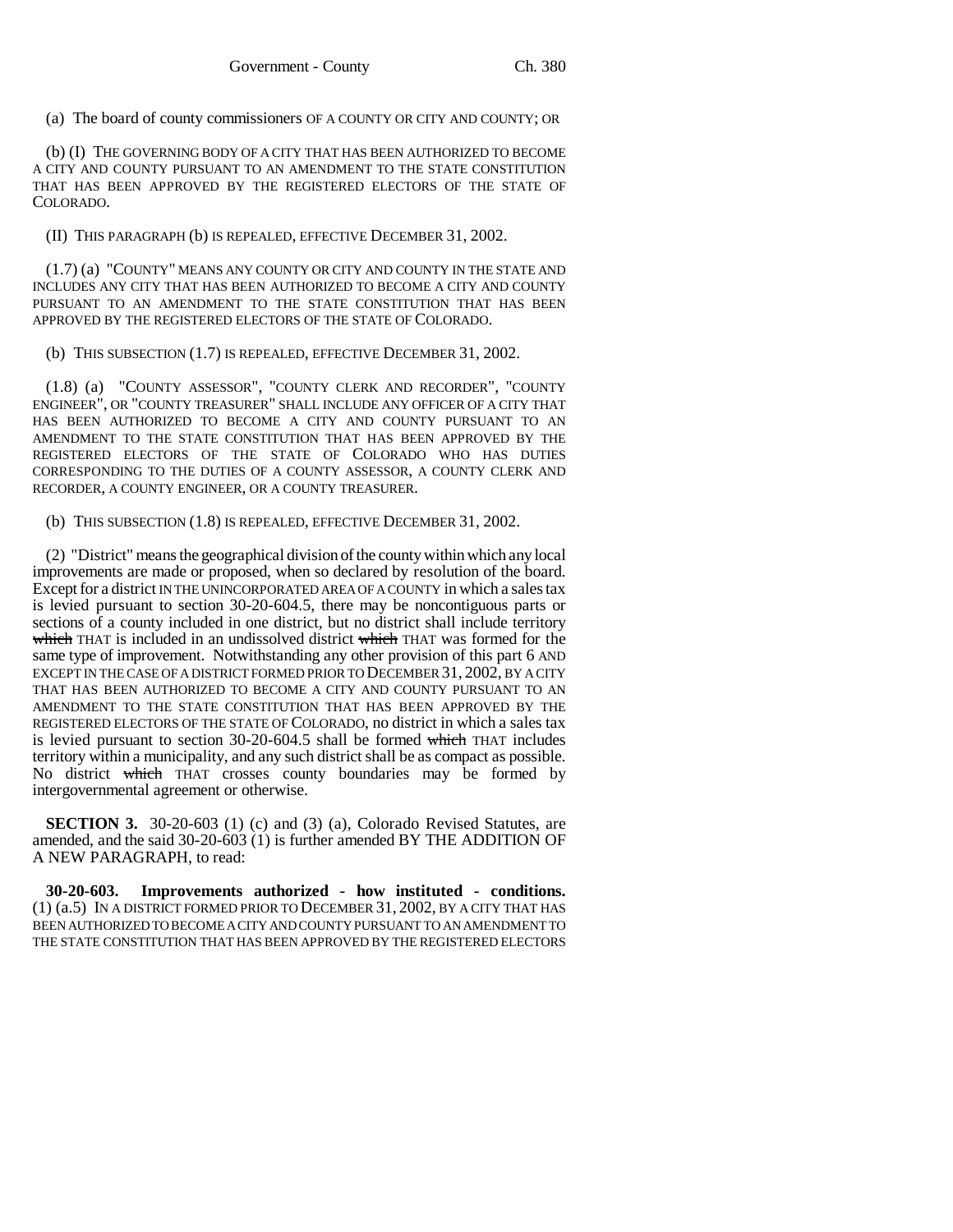## Ch. 380 Government - County

OF THE STATE OF COLORADO AND IN WHICH A SALES TAX IS LEVIED PURSUANT TO SECTION 30-20-604.5, THE IMPROVEMENTS MAY ALSO CONSIST OF THE PROVISION OF TRANSPORTATION SERVICES, VEHICLES, EQUIPMENT, PARKING, AND IMPROVEMENTS IN THE DISTRICT. TRANSPORTATION SERVICES MAY BE PROVIDED BY THE DISTRICT IN AN AREA WITHIN THE REGIONAL TRANSPORTATION DISTRICT AS DESCRIBED IN SECTION 32-9-106, C.R.S., IF THE REGIONAL TRANSPORTATION DISTRICT CONSENTS TO THE PROVISION OF SUCH SERVICES.

(c) If any improvement OR TRANSPORTATION SERVICES authorized by this subsection (1) is funded by sales tax, the tax may also be used for the operation and maintenance of such improvement OR SERVICES.

(3) (a) Except as to improvements initiated by the board as authorized by subsection (2) of this section, no improvement shall be ordered under this part 6 unless a petition for the same is first presented, subscribed by the owners of property to be assessed for more than one-half of the entire costs estimated by the board to be assessed, and, except as specified in this section, nothing in this part 6 shall restrict the right of such owners from securing any particular kind or variety of improvements petitioned for. In any case where a proposed improvement district includes two or more assessment units, the owners of property to be assessed for more than one-half of the entire costs estimated by the board to be assessed in each assessment unit shall petition as specified in this part 6. IN ANY CASE WHERE A PROPOSED IMPROVEMENT DISTRICT FORMED PRIOR TO DECEMBER 31, 2002, PLANS TO PROVIDE TRANSPORTATION SERVICES AND IMPROVEMENTS PURSUANT TO PARAGRAPH (a.5) OF SUBSECTION (1) OF THIS SECTION AND TO LEVY A SALES TAX PURSUANT TO SECTION 30-20-604.5 TO FUND SUCH SERVICES AND IMPROVEMENTS, THE OWNERS OF THE TAXABLE REAL AND PERSONAL PROPERTY WITHIN THE PROPOSED IMPROVEMENT DISTRICT HAVING A VALUATION FOR ASSESSMENT OF NOT LESS THAN FIFTY PERCENT OF THE VALUATION FOR ASSESSMENT OF ALL REAL OR PERSONAL PROPERTY WITHIN THE DISTRICT SHALL SIGN THE PETITION PRESENTED TO THE BOARD.

**SECTION 4.** 30-20-604.5 (1), (4) (a), (4) (c) (II), (4) (e) (I), and (5), Colorado Revised Statutes, are amended, and the said 30-20-604.5 is further amended BY THE ADDITION OF THE FOLLOWING NEW SUBSECTIONS, to read:

**30-20-604.5. District sales tax.** (1) The board of any county having a population greater than one hundred thousand OR OF ANY CITY THAT HAS BEEN AUTHORIZED TO BECOME A CITY AND COUNTY PURSUANT TO AN AMENDMENT TO THE STATE CONSTITUTION THAT HAS BEEN APPROVED BY THE REGISTERED ELECTORS OF THE STATE OF COLORADO AND THAT SUBSEQUENTLY BECOMES A CITY AND COUNTY, REGARDLESS OF POPULATION, for the purpose of funding all or a portion of the cost of any improvements constructed OR TRANSPORTATION SERVICES PROVIDED pursuant to section  $30-20-603$  (1) (a) and (1) (c) SECTION 30-20-603 (1) (a), (1) (a.5), AND (1) (c), may levy a sales tax throughout the district upon every transaction or other incident with respect to which a sales tax is authorized pursuant to section 29-2-105, C.R.S.; except that such tax may be levied only upon those transactions specified in section 39-26-104 (1) (a), (1) (b), (1) (e), and (1) (f), C.R.S. The board may, in its discretion, levy or continue to levy a sales tax on the sales of low-emitting motor vehicles, power sources, or parts used for converting such power sources as specified in section 39-26-114 (22), C.R.S.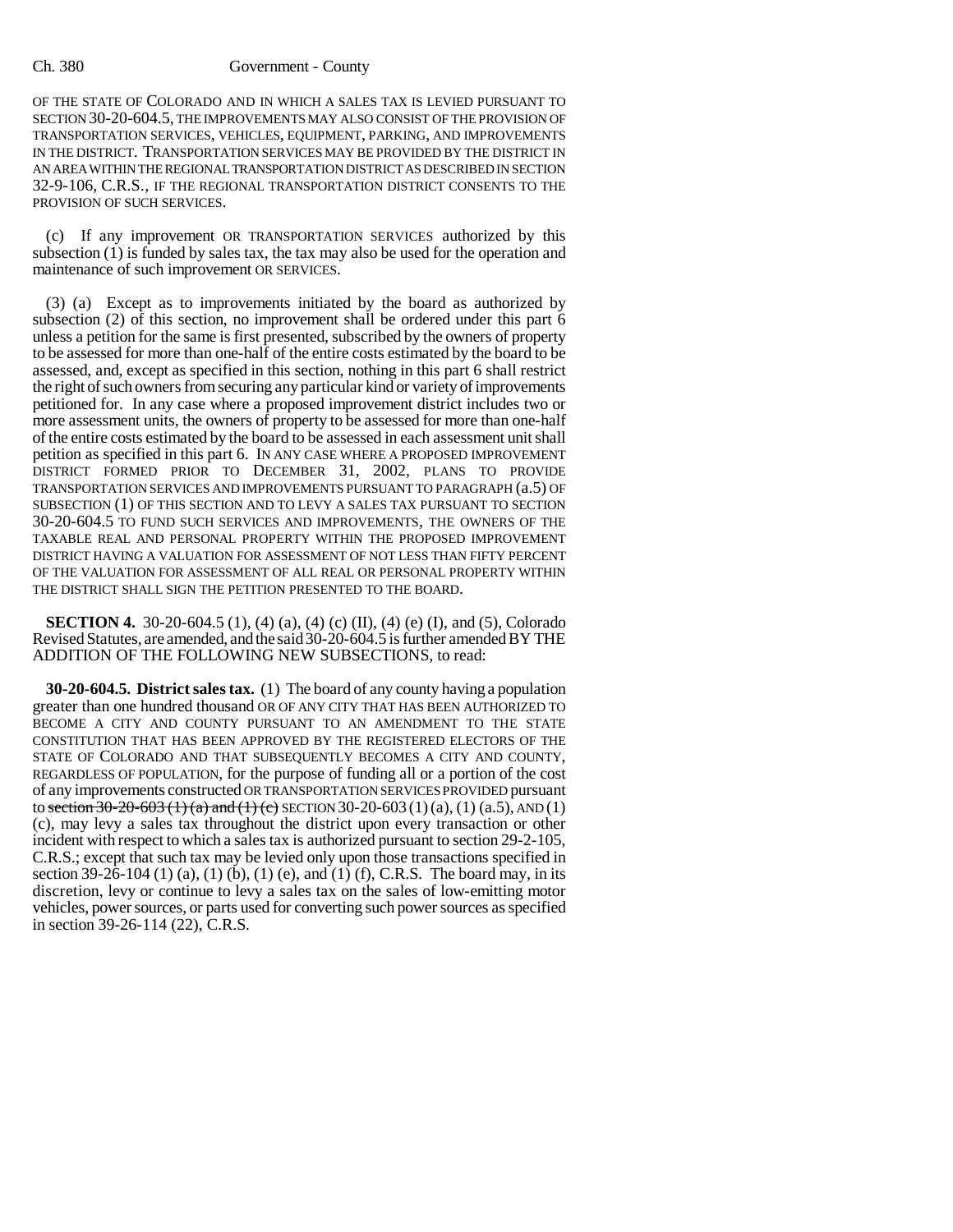(4) (a) (I) EXCEPT AS PROVIDED IN SUBPARAGRAPH (II) OF THIS PARAGRAPH (a), a proposal for a districtwide sales tax shall be referred to the registered electors of the county who reside within the boundaries of the district, either by resolution of the board or by petition initiated and signed by five percent of the registered electors who reside within the boundaries of the district.

(II) IN A DISTRICT FORMED PRIOR TO DECEMBER 31, 2002, BY A CITY THAT HAS BEEN AUTHORIZED TO BECOME A CITY AND COUNTY PURSUANT TO AN AMENDMENT TO THE STATE CONSTITUTION THAT HAS BEEN APPROVED BY THE REGISTERED ELECTORS OF THE STATE OF COLORADO, A PROPOSAL FOR A DISTRICTWIDE SALES TAX SHALL BE REFERRED TO THE ELECTORS OF THE DISTRICT, EITHER BY RESOLUTION OF THE BOARD OR BY PETITION INITIATED AND SIGNED BY FIVE PERCENT OF THE ELECTORS OF THE DISTRICT.

(c) (II) (A) EXCEPT AS PROVIDED IN SUB-SUBPARAGRAPH (B) OF THIS SUBPARAGRAPH (II), upon its being presented with a petition requesting a proposal for such sales tax, the board, upon certification of the signatures on the petition, shall submit such proposal to the registered electors residing within the district.

(B) IN A DISTRICT FORMED PRIOR TO DECEMBER 31, 2002, BY A CITY THAT HAS BEEN AUTHORIZED TO BECOME A CITY AND COUNTY PURSUANT TO AN AMENDMENT TO THE STATE CONSTITUTION THAT HAS BEEN APPROVED BY THE REGISTERED ELECTORS OF THE STATE OF COLORADO, THE BOARD, AFTER BEING PRESENTED WITH A PETITION REQUESTING A PROPOSAL FOR SUCH SALES TAX AND UPON CERTIFICATION OF THE SIGNATURES ON THE PETITION, SHALL SUBMIT SUCH PROPOSAL TO THE ELECTORS OF THE DISTRICT.

(e) (I) (A) EXCEPT AS PROVIDED IN SUB-SUBPARAGRAPH (B) OF THIS SUBPARAGRAPH (I), if approved by a majority of the registered electors voting thereon, the sales tax shall become effective as provided in section 29-2-106 (2), C.R.S.

(B) IN A DISTRICT FORMED PRIOR TO DECEMBER 31, 2002, BY A CITY THAT HAS BEEN AUTHORIZED TO BECOME A CITY AND COUNTY PURSUANT TO AN AMENDMENT TO THE STATE CONSTITUTION THAT HAS BEEN APPROVED BY THE REGISTERED ELECTORS OF THE STATE OF COLORADO, IF THE PROPOSAL IS APPROVED BY A MAJORITY OF THE ELECTORS OF THE DISTRICT VOTING THEREON, THE SALES TAX SHALL BECOME EFFECTIVE AS PROVIDED IN SECTION 29-2-106 (2), C.R.S.

(5) (a) EXCEPT AS PROVIDED IN PARAGRAPH (b) OF THIS SUBSECTION (5), all revenue collected from such sales tax, except the amounts retained under subsection (2) of this section, shall be credited to a special fund designated as the sales tax street improvement fund, such designation to include the name or description of the district. The fund shall be used only to pay the costs of the district improvements authorized by section 30-20-603 (1) (a) and (1) (c), the costs of debt service on bonds issued pursuant to section 30-20-619 (4), if any, or both of such costs.

(b) IN A DISTRICT FORMED PRIOR TO DECEMBER 31, 2002, BY A CITY THAT HAS BEEN AUTHORIZED TO BECOME A CITY AND COUNTY PURSUANT TO AN AMENDMENT TO THE STATE CONSTITUTION THAT HAS BEEN APPROVED BY THE REGISTERED ELECTORS OF THE STATE OF COLORADO, ALL REVENUE COLLECTED FROM SUCH SALES TAX,